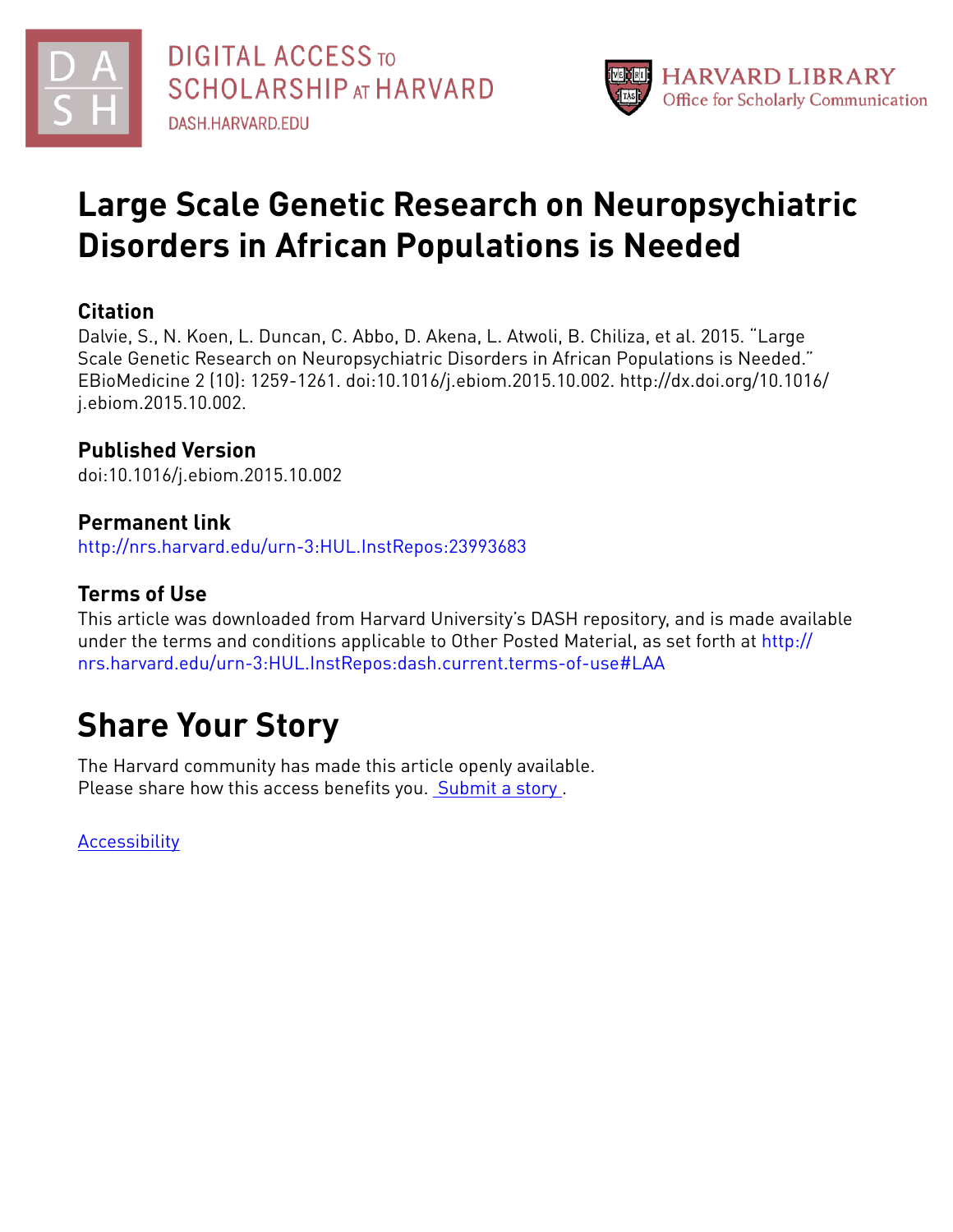Contents lists available at [ScienceDirect](http://www.sciencedirect.com/science/journal/03064603)

### EBioMedicine



journal homepage:<www.ebiomedicine.com>

In Focus

### Large Scale Genetic Research on Neuropsychiatric Disorders in African Populations is Needed



Shareefa Dalvie <sup>a,b,</sup>\*, Nastassja Koen <sup>b,c</sup>, Laramie Duncan <sup>d,e,f</sup>, Catherine Abbo <sup>g</sup>, Dickens Akena <sup>g</sup>, Lukoye Atwoli <sup>h</sup>, Bonginkosi Chiliza <sup>i</sup>, Kirsten A. Donald <sup>j</sup>, Eugene Kinyanda <sup>g,k</sup>, Christine Lochner <sup>c,i</sup>, Sumaya Mall <sup>b</sup>, Noeline Nakasujja <sup>g</sup>, Charles R. Newton <sup>l,m</sup>, Raj Ramesar ª, Goodman Sibeko <sup>b</sup>, Solomon Teferra <sup>n</sup>, Dan J. Stein <sup>b,c</sup>, Karestan C. Koenen <sup>e,o,p</sup>

a MRC/UCT Human Genetics Research Unit, Division of Human Genetics, Institute of Infectious Disease and Molecular Medicine, University of Cape Town, Observatory, Cape Town, South Africa

**b** Department of Psychiatry and Mental Health, University of Cape Town, Observatory, Cape Town, South Africa

<sup>c</sup> Medical Research Council (MRC) Unit on Anxiety and Stress Disorders, Cape Town, South Africa

<sup>d</sup> Program in Medical and Population Genetics, Broad Institute of MIT and Harvard, Cambridge, MA, USA

- <sup>f</sup> Analytic and Translational Genetics Unit, Massachusetts General Hospital and Harvard Medical School, Boston, MA, USA
- <sup>g</sup> Department of Psychiatry, School of Medicine, College of Health Sciences, Makerere University, Kampala, Uganda
- h Department of Mental Health, School of Medicine, Moi University College of Health Sciences, Eldoret, Kenya
- <sup>i</sup> Department of Psychiatry, Faculty of Medicine and Health Sciences, Stellenbosch University, Cape Town, Western Cape, South Africa
- <sup>j</sup> Department of Paediatrics and Child Health, Red Cross War Memorial Children's Hospital, University of Cape Town, Cape Town, South Africa
- <sup>k</sup> MRC/UVRI Uganda Research Unit on AIDS, Entebbe, Uganda
- <sup>l</sup> KEMRI-Wellcome Trust Research Programme, Kilifi, Kenya
- m Department of Psychiatry, University of Oxford, Oxford, UK
- <sup>n</sup> Department of Psychiatry, School of Medicine, College of Health Sciences, Addis Ababa University, Addis Ababa, Ethiopia
- <sup>o</sup> Department of Epidemiology, Harvard T.H. Chan School of Public Health, Boston, MA, USA
- <sup>p</sup> Psychiatric and Neurodevelopmental Genetics Unit and Department of Psychiatry, Massachusetts General Hospital, Boston, MA, USA

#### article info

Article history: Received 30 September 2015 Accepted 2 October 2015 Available online 9 October 2015

Keywords: **Psychiatry** Genetics Africa Neuropsychiatry

In recent years there have been significant insights into the complex aetiologies of neurodevelopmental brain disorders. For example, neuropsychiatric genetics has achieved success with the identification of 108 loci for schizophrenia ([Schizophrenia Working Group of the Psychiatric](#page-3-0) [Genomics Consortium, 2014](#page-3-0)). Furthermore, meta-analyses of genomewide association study (GWAS) results encompassing thousands of samples have been completed for other psychiatric disorders including attention-deficit/hyperactivity disorder (ADHD), autism

⁎ Corresponding author. E-mail address: [dlvsha006@myuct.ac.za](mailto:dlvsha006@myuct.ac.za) (S. Dalvie). spectrum disorders, bipolar disorder, and major depressive disorder. However, published results on neuropsychiatric disorders have – thus far – predominantly included samples of European ancestry. In [Fig. 1](#page-2-0)a, we compare world ancestry to the ancestry of individuals in the largest psychiatric GWAS meta-analyses published prior to 2015 (Total  $N = 121,985$ ). The lack of African samples in the meta-analyses so clearly depicted here, raises concern that Africa will be left behind in terms of neuropsychiatric genetic research and subsequent treatment innovation.

There is biological rationale for conducting genetic research in African populations. It has been shown that modern humans originated in Africa and subsequently migrated to other parts of the world [\(Campbell and Tishkoff, 2008](#page-3-0)). As the cradle of humanity, Africa and its indigenous populations are a valuable resource when it comes to genetic research. Modern African genomes are characterised by a unique pattern of variation as a result of migration and admixture in earlier generations as well as recombination, natural selection and mutation. With an increase in allelic diversity and shorter segments of linkage disequilibrium, African genomes hold informative alleles which are useful for fine mapping of disease causing alleles [\(Campbell and Tishkoff,](#page-3-0) [2008\)](#page-3-0). However, there is limited knowledge on African-specific functional variants highlighting the need to investigate African population groups, particularly for neuropsychiatric disorders.

As genetic findings are translated into intervention, genetic research focused solely on European populations threatens to widen the existing

<http://dx.doi.org/10.1016/j.ebiom.2015.10.002>

2352-3964/© 2015 The Authors. Published by Elsevier B.V. This is an open access article under the CC BY-NC-ND license [\(http://creativecommons.org/licenses/by-nc-nd/4.0/\)](http://creativecommons.org/licenses/by-nc-nd/4.0/).



<sup>e</sup> Stanley Center for Psychiatric Genetics, Broad Institute of MIT and Harvard, Cambridge, MA, USA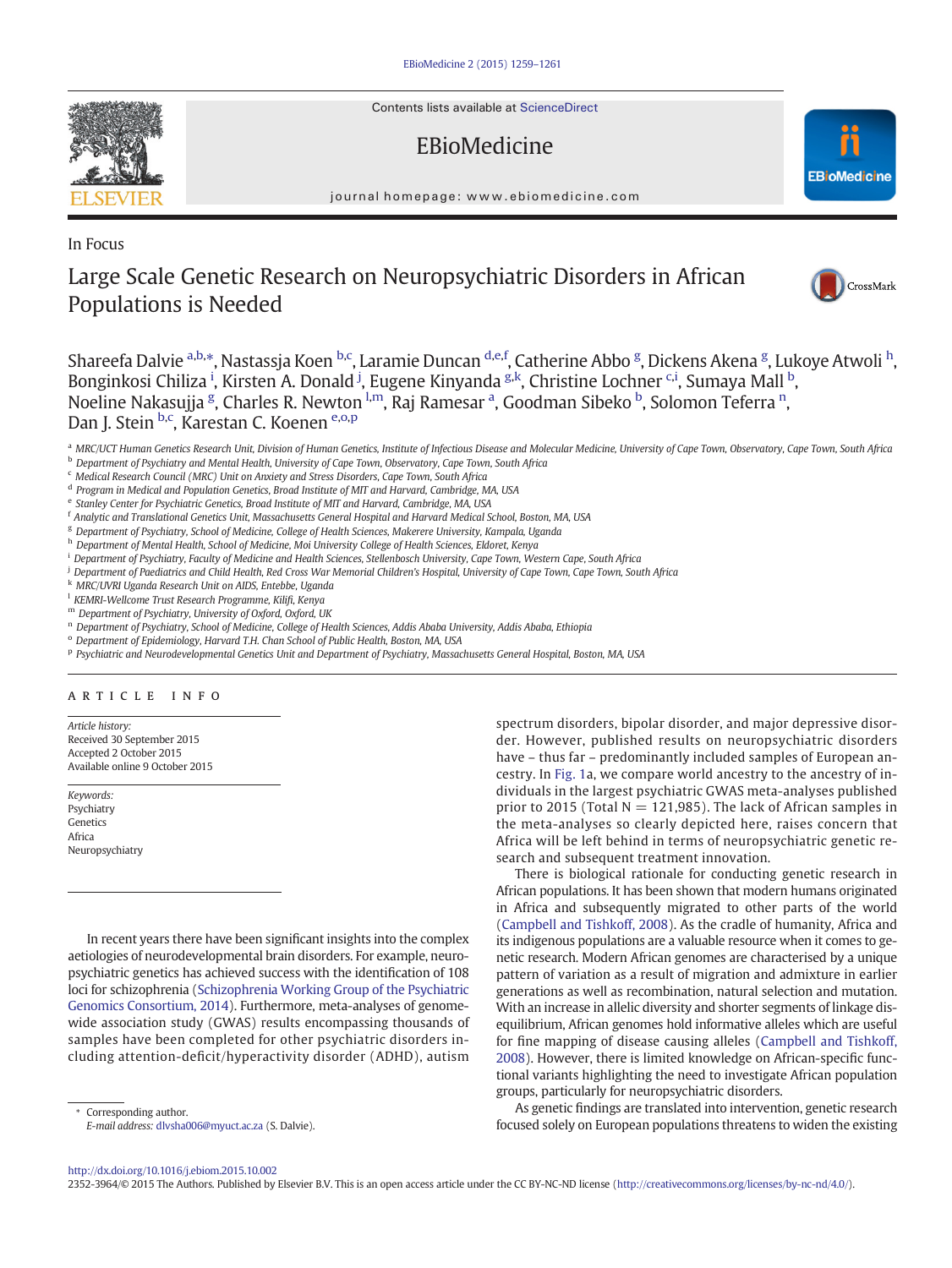

Fig. 1. Proportion of world population groups in psychiatric GWAS. (a) Proportion investigated in the largest meta-analyses published prior to 2015 for four leading psychiatric disorders (schizophrenia ([Schizophrenia Working Group of the Psychiatric Genomics](#page-3-0) [Consortium, 2014\)](#page-3-0), bipolar disorder [\(Psychiatric GWAS Consortium Bipolar Disorder](#page-3-0) [Working Group, 2011\)](#page-3-0), major depressive disorder ([Ripke et al., 2013](#page-3-0)), and ADHD ([Neale](#page-3-0) [et al., 2010\)](#page-3-0); total  $N = 121,985$ . (b) Proportion investigated in PGC-PTSD studies (total  $N = 20,468$ 

World population data from [http://en.wikipedia.org/w/index.php?title=World\\_](http://creativecommons.org/licenses/by-nc-nd/4.0/) [population&oldid=648649676.](http://creativecommons.org/licenses/by-nc-nd/4.0/)

large disparity between Africa and the rest of the world in mental health treatment. The vast majority of work is being conducted in high-income settings, such as the U.S.A. and Denmark, with a large proportion of subjects of Northern European ancestry (Fig. 1a). To date, there have been no large-scale studies on the genetics of neuropsychiatric disorders in African populations. The few studies that have been conducted have been on small samples, typically under a thousand in number [\(Kolassa](#page-3-0) [et al., 2010](#page-3-0)). Recent successes in studies of schizophrenia have demonstrated that very large scale meta-analysis is necessary to identify genetic variants associated with neuropsychiatric disorders. Without engaging African scientists and physicians and performing studies of African populations, there is a significant risk that the recent advances in neuropsychiatric genetics will result in a widening of the massive research and treatment gaps between Africa and the rest of the world. Indeed, one of the aims of the movement for global mental health is to decrease inequality in mental health outcomes particularly for lowand middle-income countries ([Patel, 2012](#page-3-0)), typical of much of the African continent.

Researchers in Africa are faced with a number of unique challenges. Research funding is scarce, and African scientists are often not eligible for training mechanisms offered by the National Institutes of Health and other funding agencies. Much of the funding that is available focuses on public mental health issues rather than on neuroscience or the integration of neuroscience with public mental health ([Stein et al.,](#page-3-0) [2015\)](#page-3-0). Also, many African countries lack the infrastructure required to conduct large-scale neuropsychiatric genetics research, e.g. refrigeration for blood samples and cloud-based technology for phenotypic data collection. Furthermore, there is a shortage of highly skilled geneticists and clinician-scientists, highlighting the need for training and capacity building in African countries. In particular, clinicians need to develop culturally appropriate tools for the diagnosis and phenotyping of these disorders. There are also several ethical considerations, especially in the context of collaborative global health partnerships between high and low to middle income countries. These include ethical issues about informed consent; poverty, low literacy, language barriers and poor access to healthcare [\(De Vries et al., 2011\)](#page-3-0). Additionally, fairness in international collaboration needs to be ensured, with researchers having equal access to data, and intellectual property rights adequately addressed. When working with individuals with mental health problems, in countries with a lack or paucity of mental health prioritization, these types of challenges are exacerbated. Lastly, existing microarray panels may not adequately capture common haplotypes in African populations. This highlights the need for genotyping chips which contain tag single nucleotide polymorphisms (SNPs) that are able to encapsulate common variation across African population groups [\(Gurdasani](#page-3-0) [et al., 2015](#page-3-0)).

Despite these challenges, a number of emerging studies may hold promise for future neurogenetics research in Africa. For example, the Drakenstein Child Health Study ([http://www.paediatrics.uct.ac.za/](http://www.paediatrics.uct.ac.za/scah/dclhs) [scah/dclhs\)](http://www.paediatrics.uct.ac.za/scah/dclhs) is a multidisciplinary South African birth cohort study investigating genetic and environmental risk factors for common mental disorders. The cohort consists of 1200 mother–child pairs and a subset of these individuals has already been genotyped with a genome-wide panel of markers shown to be relevant to psychiatric disorders. The post-traumatic stress disorder (PTSD) subgroup of the multi-national Psychiatric Genomics Consortium (PGC) ([http://www.med.unc.edu/](http://www.med.unc.edu/pgc) [pgc\)](http://www.med.unc.edu/pgc) aims to carry out large-scale GWASs and has included South African samples in their analyses. To date, the PTSD-PGC group has access to approximately 20,000 samples from study sites. As depicted by Fig. 1b, the ancestry of individuals in the PGC-PTSD studies is more diverse than large psychiatric GWAS in general. The Enhancing Neuro Imaging Genetics through Meta-Analysis (ENIGMA) Network [\(http://enigma.ini.usc.edu/about-2/\)](http://enigma.ini.usc.edu/about-2/), a consortium investigating brain structure, function and disease using brain imaging and genomics, has also included samples from South Africa. This consortium comprises 70 institutions world-wide and consists of different disease working groups including those for schizophrenia, bipolar disorder and PTSD, respectively. Lastly, the Human Heredity and Health in Africa (H3Africa) [\(http://h3africa.org](http://h3africa.org)/) initiative seeks to improve health in African populations by investigating genomic and environmental factors contributing to common disease. This initiative includes a study investigating the genetic basis of schizophrenia in the southern African Xhosaspeaking population group. Using exome-sequencing and by investigating genome-wide copy-number variation, this study aims to identify genes associated with schizophrenia. Similarly, an initiative tentatively called the Neuropsychiatric Genetics in African Populations (Neuro-GAP), by the Stanley Center for Psychiatric Research of the Broad Institute of MIT and Harvard University, in collaboration with the University of Cape Town and a number of other African institutions, aims to improve and achieve equity in mental health by expanding the infrastructure and research findings from large-scale psychiatric genetic epidemiology to Africa. This will be achieved by enhancing neuropsychiatric genetic research capacity in Africa through the training of scientists, conducting very large-scale sample collection and analysis through supporting the development of locally led research programmes in neuropsychiatric genetics and leveraging unique opportunities in population genetics.

In conclusion, while there is a clear need for further work in elucidating the genetics of neuropsychiatric disorders in African populations,

<span id="page-2-0"></span>